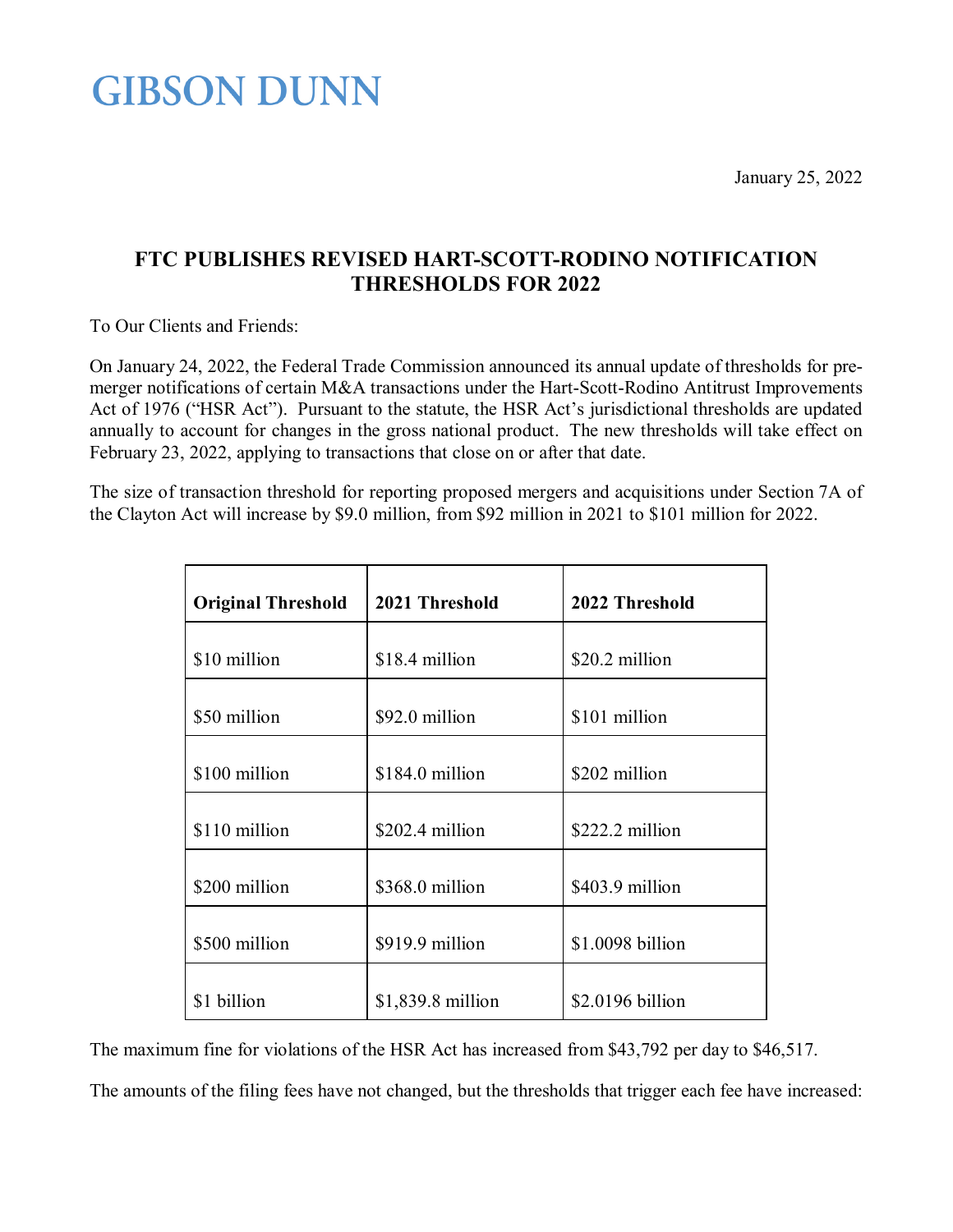## **GIBSON DUNN**

| Fee       | <b>Size of Transaction</b>                                     |
|-----------|----------------------------------------------------------------|
| \$45,000  | Valued at more than \$101 million but less than \$202 million  |
| \$125,000 | Valued at \$202 million or more but less than \$1.0098 billion |
| \$280,000 | Valued at \$1.0098 billion or more                             |

The 2022 thresholds triggering prohibitions on certain interlocking directorates on corporate boards of directors are \$41,034,000 for Section 8(a)(l) (size of corporation) and \$4,103,400 for Section 8(a)(2)(A) (competitive sales). The Section 8 thresholds took effect on January 21, 2022.

If you have any questions about the new HSR size of transaction thresholds, or HSR and antitrust/competition regulations and rulemaking more generally, please contact any of the partners or counsel listed below.



*The following Gibson Dunn lawyers prepared this client alert: Adam Di Vincenzo, Andrew Cline, and Chris Wilson.*

*Gibson Dunn's lawyers are available to assist clients in addressing any questions they may have regarding the HSR Act or antitrust issues raised by business transactions. Please feel free to contact the Gibson Dunn attorney with whom you usually work in the firm's [Antitrust and Competition](https://www.gibsondunn.com/practices/pages/ATR.aspx)  [Practice Group,](https://www.gibsondunn.com/practices/pages/ATR.aspx) or the following:*

*Adam Di [Vincenzo](http://gibsondunn.com/lawyers/adivincenzo) – Washington, D.C. (+1 202-887-3704, [adivincenzo@gibsondunn.com\)](mailto:adivincenzo@gibsondunn.com)*

*[Andrew Cline](https://www.gibsondunn.com/lawyer/cline-andrew/) – Washington, D.C. (+1 202-887-3698, [acline@gibsondunn.com\)](mailto:acline@gibsondunn.com)*

*[Chris Wilson](https://www.gibsondunn.com/lawyer/wilson-chris/) – Washington, D.C. (+1 202-955-8520, [cwilson@gibsondunn.com\)](mailto:cwilson@gibsondunn.com)*

*[Rachel S. Brass](http://gibsondunn.com/lawyers/rbrass) – Co-Chair, Antitrust & Competition Group, San Francisco (+1 415-393-8293, [rbrass@gibsondunn.com\)](mailto:rbrass@gibsondunn.com)*

*[Stephen Weissman](https://www.gibsondunn.com/lawyer/weissman-stephen/) – Co-Chair, Antitrust & Competition Group, Washington, D.C. (+1 202-955-8678, [sweissman@gibsondunn.com\)](mailto:sweissman@gibsondunn.com)*